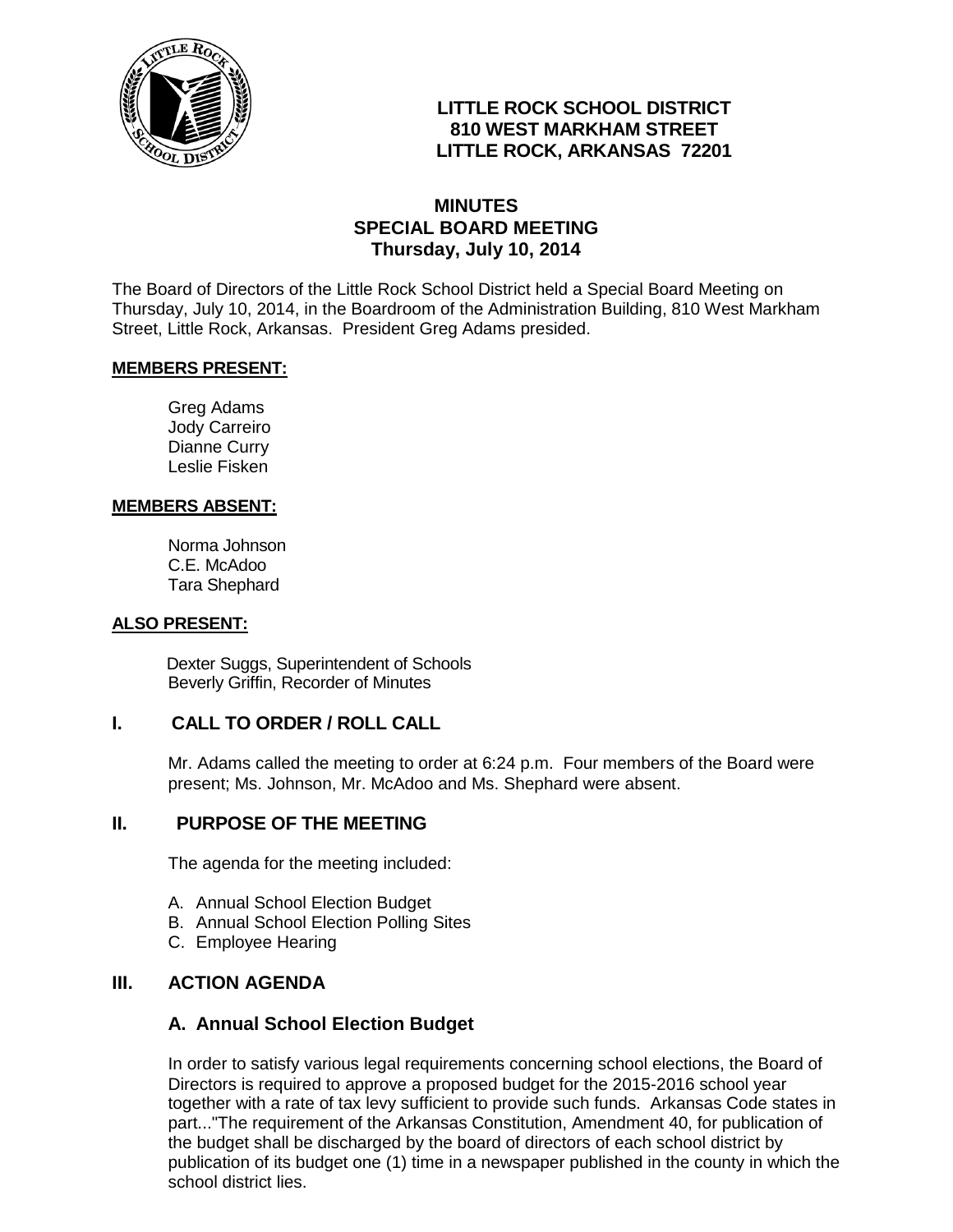The publication shall be made not less than sixty (60) days before the annual school election at which annual ad valorem property tax for the school district is decided by the electors."

Mr. Carreiro made a motion to approve the budget resolution recommended by the administration. The motion was seconded by Ms. Fisken, and it **carried unanimously**.

## **B. Annual School Election Polling Sites**

Arkansas Code Annotated 6-14-102 provides that polling sites for the annual school election may, by resolution of the District's Board of Directors, be reduced in uncontested Board races if there are no other ballot issues. By eliminating polling sites in zones where no issues are to be considered by the voters of those zones, election expenses paid by the District are reduced significantly. Mr. Carreiro moved to approve the resolution; Ms. Fisken seconded the motion and it **carried unanimously**.

*Prior to the hearing, the board took a brief recess at 6:30 p.m. They returned at 6:56 p.m. to convene a closed hearing* 

# **C. Employee Hearing**

Employee TA was represented by Attorney Clayton Blackstock in an appeal to the Board to allow her to remain in the position of social worker at Hamilton Learning Academy. The District was represented by Attorney Khayyam Eddings.

A decision was made by the administration to replace the social worker with a certified counselor. This decision was based on a realignment of staff to best meet the needs of the student population. The administration did not make the recommendation based on poor performance, but only as a decision to replace that position with a counselor.

Clayton Blackstock addressed the board regarding the students at Hamilton and the difficulty of meeting their specific social and emotional needs. He maintained belief that the social worker position was necessary, and he expressed concern that with three counselors presently there the social worker was still needed to fulfill an important role.

Willie Vinson, coordinator at Hamilton Learning Academy, was called as a witness for the administration. He discussed the mental health services offered by contracted providers at the Hamilton campus. He was also asked to address the varying ways the needs of individual students who attend Hamilton are met. He was asked about the referral process for these students and noted social workers had not been previously used in the referral of students to mental health support agencies. School counselors and administrators make the referrals.

Gloria Parker, one of the guidance counselors at Hamilton, was called by Mr. Blackstock as a witness for Ms. Allen. Ms. Parker stated she had previously worked at Felder and at J. A. Fair, with a background in psychology and counseling. She spoke on behalf of <the employee> and in support of keeping the position of social worker.